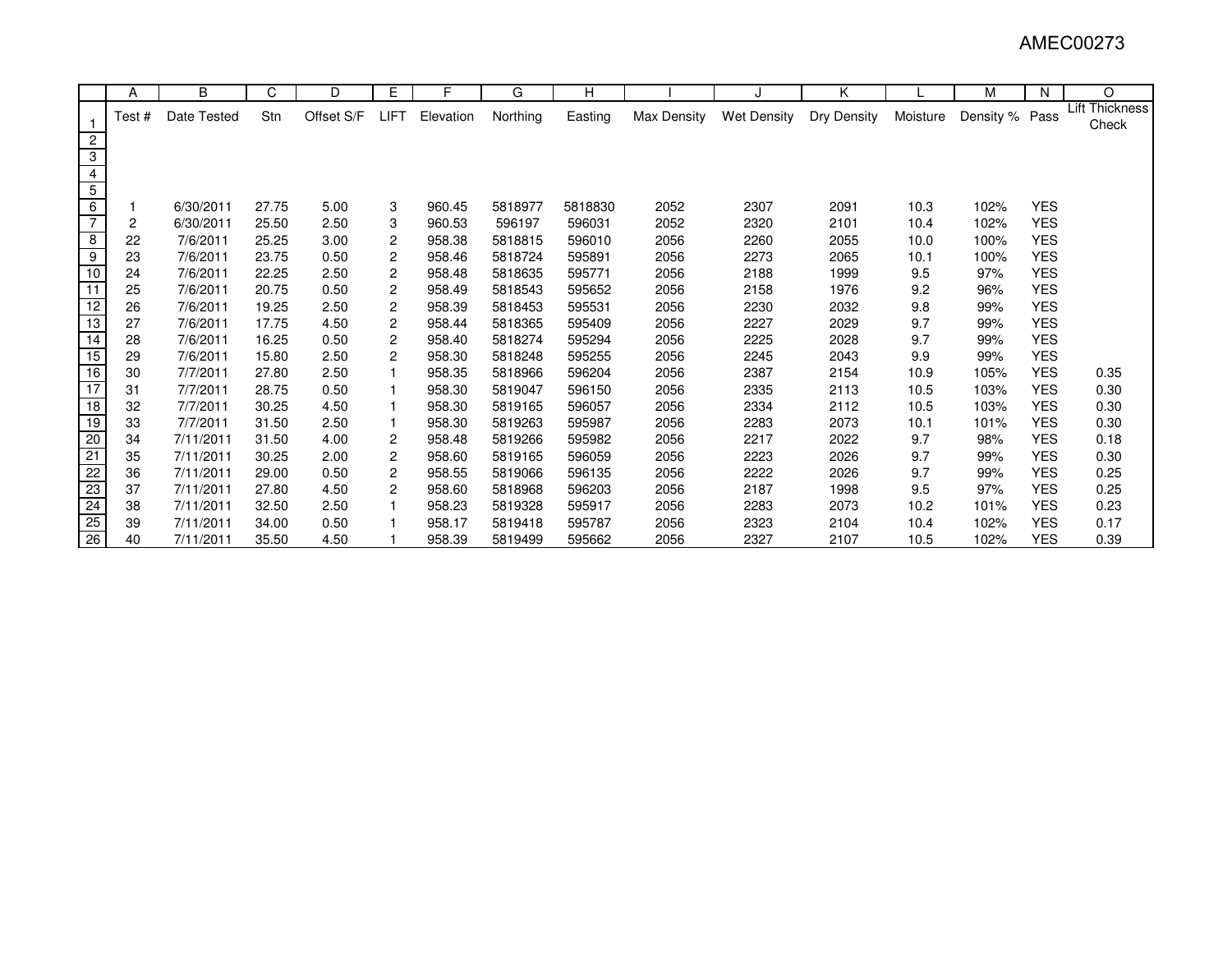|                 | Α              | В           | C     | D            | E         | F        | G       | н           |                    |                    | Κ        |                | М          | N | O    | P        | Q        | R        |
|-----------------|----------------|-------------|-------|--------------|-----------|----------|---------|-------------|--------------------|--------------------|----------|----------------|------------|---|------|----------|----------|----------|
|                 | Test#          | Date Tested | Stn   | Offset S/F   | Elevation | Northing | Easting | Max Density | <b>Wet Density</b> | <b>Dry Density</b> | Moisture | Density % Pass |            |   |      | Corner 1 | Corner 2 | Corner 3 |
| $\overline{2}$  | -1             | 21-Jun-11   | 15.10 | 3            | 958.20    | N/A      | N/A     | 2056        | 2255               | 2029               | 11.1     | 99%            | <b>YES</b> |   | -1   | 43.2     |          |          |
| 3               | 2              | 21-Jun-11   | 15.10 | 2            | 958.20    | N/A      | N/A     | 2056        | 2298               | 2069               | 11.0     | 101%           | <b>YES</b> |   | 6    | 43.2     |          |          |
| $\overline{4}$  | 3              | 21-Jun-11   | 14.27 | 4            | 958.20    | N/A      | N/A     | 2056        | 2276               | 2069               | 10.0     | 101%           | <b>YES</b> |   | 6    | 27.8     |          |          |
| $\overline{5}$  | $\overline{4}$ | 21-Jun-11   | 13.25 | $\mathbf{1}$ | 958.20    | N/A      | N/A     | 2056        | 2333               | 2113               | 10.4     | 103%           | <b>YES</b> |   | $-1$ | 27.8     |          |          |
| 6               | 5              | 21-Jun-11   | 11.75 | 3            | 958.20    | N/A      | N/A     | 2056        | 2331               | 2145               | 8.6      | 104%           | <b>YES</b> |   | $-1$ | 15.5     |          |          |
| $\overline{7}$  | 6              | 21-Jun-11   | 10.25 | 4            | 958.20    | N/A      | N/A     | 2056        | 2323               | 2126               | 9.3      | 103%           | <b>YES</b> |   | 6    | 15.5     |          |          |
| 8               | 7              | 21-Jun-11   | 8.75  |              | 958.20    | N/A      | N/A     | 2056        | 2281               | 2061               | 10.7     | 100%           | <b>YES</b> |   |      |          |          |          |
| 9               | 8              | 21-Jun-11   | 7.25  | 4.5          | 958.20    | N/A      | N/A     | 2056        | 2358               | 2149               | 9.7      | 105%           | <b>YES</b> |   |      |          |          |          |
| 10              | 9              | 21-Jun-11   | 5.75  | 3            | 958.20    | N/A      | N/A     | 2056        | 2284               | 2054               | 11.2     | 100%           | <b>YES</b> |   |      |          |          |          |
| 11              | 10             | 21-Jun-11   | 5.25  |              | 958.20    | N/A      | N/A     | 2056        | 2205               | 1986               | 10.9     | 97%            | <b>YES</b> |   |      |          |          |          |
| 12              | 11             | 22-Jun-11   | 15.00 |              | 958.36    | 5818262  | 595179  | 2056        | 2274               | 2053               | 10.8     | 100%           | <b>YES</b> |   |      |          |          |          |
| 13              | 12             | 22-Jun-11   | 13.50 | 4            | 958.38    | 5818320  | 595045  | 2056        | 2214               | 1990               | 11.2     | 97%            | <b>YES</b> |   |      |          |          |          |
| 14              | 13             | 22-Jun-11   | 12.00 | 3            | 958.45    | 5818375  | 594902  | 2056        | 2258               | 2053               | 10       | 100%           | <b>YES</b> |   |      |          |          |          |
| 15              | 14             | 22-Jun-11   | 10.50 | 1.5          | 958.40    | 5818426  | 594768  | 2056        | 2320               | 2100               | 10.5     | 102%           | <b>YES</b> |   |      |          |          |          |
| 16              | 15             | 22-Jun-11   | 9.00  | 4            | 958.41    | 5818485  | 594624  | 2056        | 2190               | 1968               | 11.3     | 96%            | <b>YES</b> |   |      |          |          |          |
| 17              | 16             | 23-Jun-11   | 9.00  |              | 958.41    | 5818485  | 594624  | 2056        | 2276               | 2051               | 11       | 100%           | <b>YES</b> |   |      |          |          |          |
| 18              | 17             | 23-Jun-11   | 7.50  | 2.5          | 958.34    | 5818536  | 594489  | 2056        | 2292               | 2051               | 11.7     | 100%           | <b>YES</b> |   |      |          |          |          |
| 19              | 18             | 23-Jun-11   | 6.50  | 4            | 958.36    | 5818575  | 594394  | 2056        | 2305               | 2062               | 11.7     | 100%           | <b>YES</b> |   |      |          |          |          |
| 20              | 19             | 26-Jun-11   | 15.20 | 1            | 958.58    | 5818258  | 595195  | 2056        | 2294               | 2066               | 11       | 100%           | <b>YES</b> |   |      |          |          |          |
| 21              | 20             | 26-Jun-11   | 13.70 | 3            | 958.62    | 5818314  | 595058  | 2056        | 2319               | 2113               | 9.7      | 103%           | <b>YES</b> |   |      |          |          |          |
| $\overline{22}$ | 21             | 26-Jun-11   | 12.30 | 4.5          | 958.55    | 5818365  | 594932  | 2056        | 2179               | 1958               | 11.6     | 95%            | <b>YES</b> |   |      |          |          |          |
| 23              | 22             | 27-Jun-11   | 10.80 | 2.5          | 958.43    | 5818420  | 594787  | 2056        | 2322               | 2120               | 9.5      | 103%           | <b>YES</b> |   |      |          |          |          |
| $\overline{24}$ | 23             | 27-Jun-11   | 9.30  | 0.5          | 958.43    | 5818473  | 594644  | 2056        | 2294               | 2091               | 9.7      | 102%           | <b>YES</b> |   |      |          |          |          |
| 25              | 24             | 27-Jun-11   | 7.80  | 4.5          | 958.42    | 5818529  | 594513  | 2056        | 2294               | 2080               | 10.3     | 101%           | <b>YES</b> |   |      |          |          |          |
| 26              | 25             | 27-Jun-11   | 6.35  | 3            | 958.54    | 5818581  | 594373  | 2056        | 2314               | 2094               | 10.5     | 102%           | <b>YES</b> |   |      |          |          |          |
| 27              | 26             | 27-Jun-11   | 5.50  | $\mathbf{1}$ | 958.48    | 5818609  | 594298  | 2056        | 2287               | 2083               | 9.8      | 101%           | <b>YES</b> |   |      |          |          |          |
| $\overline{28}$ | 27             | 28-Jun-11   | 26.90 | 5            | 958.14    | 5818915  | 596140  | 2056        | 2307               | 2072               | 11.3     | 101%           | <b>YES</b> |   |      |          |          |          |
| 29              | 28             | 28-Jun-11   | 25.50 | 3.5          | 958.20    | 5818830  | 596030  | 2056        | 2302               | 2110               | 9.1      | 103%           | <b>YES</b> |   |      |          |          |          |
| 30              | 29             | 28-Jun-11   | 24.00 | 3            | 958.23    | 5818739  | 595909  | 2056        | 2252               | 2037               | 10.6     | 99%            | <b>YES</b> |   |      |          |          |          |
| 31              | 30             | 28-Jun-11   | 22.50 |              | 958.32    | 5818649  | 595791  | 2056        | 2308               | 2081               | 10.9     | 101%           | <b>YES</b> |   |      |          |          |          |
| 32              | 31             | 28-Jun-11   | 21.45 | 4.5          | 958.21    | 5818585  | 595702  | 2056        | 2244               | 2012               | 11.5     | 98%            | <b>YES</b> |   |      |          |          |          |